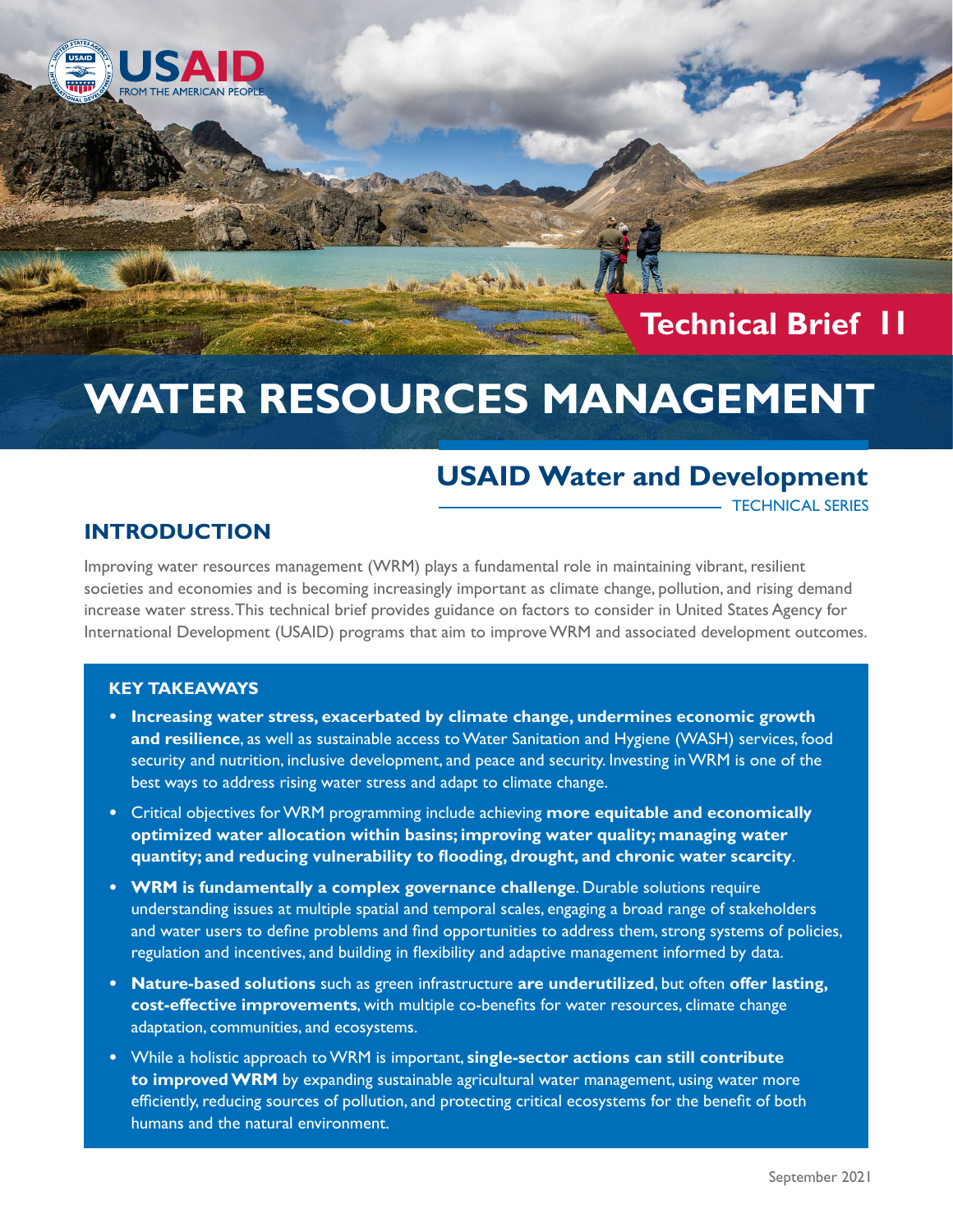WRM is recognized as a critical cross-cutting priority area under the Agency's [Environment and Natural](https://www.usaid.gov/documents/1865/environmental-and-natural-resource-management-framework-pdf)  [Resources Framework](https://www.usaid.gov/documents/1865/environmental-and-natural-resource-management-framework-pdf) (ENRM), with linkages to the [Global Food Security Strategy](https://www.usaid.gov/sites/default/files/documents/1867/USG-Global-Food-Security-Strategy-2016.pdf), the [Biodiversity Policy](https://www.usaid.gov/biodiversity/policy), and the [Resilience Policy.](https://www.usaid.gov/sites/default/files/documents/1870/USAIDResiliencePolicyGuidanceDocument.pdf) WRM is also important within humanitarian assistance, including in humanitarian response and early recovery, risk reduction, and resilience [\(ER4\)](https://www.usaid.gov/humanitarian-assistance/what-we-do/early-recovery-risk-reduction-resilience) programming.

Within the context of USAID investments, advancing holistic and inclusive WRM hinges on working across multiple sectors and, often, on leveraging multiple funding directives to invest in water resources programming. WRM priorities are articulated in several key USAID policies and strategies. Priorities are identified most explicitly within USAID's contribution to the [U.S. Global Water Strategy \(GWS\)](https://www.usaid.gov/what-we-do/water-and-sanitation/us-global-water-strategy#:~:text=The%20U.S.%20Global%20Water%20Strategy,healthy%2C%20prosperous%2C%20and%20resilient.&text=To%20advance%20the%20Strategy%2C%20the,to%20achieve%20four%20interrelated%20objectives.), specifically, Development Result 4 (DR4), Improved Management of Water Resources, and Development Result 1 (DR1), Sector Governance and Finance. These development results provide an [overarching framework](https://www.globalwaters.org/sites/default/files/gws_vision_flow_chart_final.jpg?src=wwd) for USAID programs working to improve water resources management and governance within watersheds, countries, and transboundary regions.

## **WATER RESOURCES MANAGEMENT CHALLENGES AND OPPORTUNITIES**

Freshwater is a limited and essential resource for human societies and ecosystems. A growing population and increasing demand for food, energy, and water for industry and domestic use has resulted in a six-fold increase in freshwater use since 1900, putting stress on global water resources.' Changes in land use and unchecked ground and surface water pollution are degrading ecosystems and the services they provide, further reducing the amount of water available for many uses. $2$  Water is at the center of the climate crisis, and climate change will both exacerbate these existing challenges and create new ones. Climate change is already increasing water stress in many places, making water availability less predictable, with more extreme rainfall and flooding in some areas, and more protracted, severe, or frequent drought in others. Water-related disasters account for 90 percent of "natural" disasters globally and especially impact vulnerable populations.<sup>3</sup> By 2050, more than 5 billion people will lack sufficient water at least one month per year, up from 3.6 billion today.<sup>4</sup> Since women and girls are disproportionately responsible for collecting water for household uses, lack of water resources especially impacts their time, safety, health, and economic opportunity.<sup>5</sup>

Poor governance exacerbates water stress and amplifies the negative impacts of extreme events like flooding and drought. Lack of investment in water allocation and infrastructure, insufficient institutional and human capacity, or lack of political will to satisfy the range of demands for available water, can lead to economic water scarcity, where there is an inefficient and inequitable distribution of water resources, even if there is physical abundance of water. If mounting physical and governance-related pressures on freshwater resources are not addressed, some regions across the world could see their economic growth rates decline by around six percent of their gross domestic product by 2050,<sup>6</sup> with implications for national and regional security.<sup>7</sup> Improving water resource governance through WRM is therefore critical for building the resilience of systems and people reliant on water supplies who will see dramatic climate-related shifts over the next few decades.

A particular challenge in WRM is that water does not recognize political or administrative borders water links land, sea, and sky; mountain, inland, coastal, and political geographies; as well as natural and built environments. Because water flows between jurisdictions and simultaneously underpins social, economic, and environmental outcomes, the process of reconciling the many and often competing demands for freshwater is

- 
- 
- 

7 World Economic Forum (2020). [The Global Risks Report 2020](https://www.weforum.org/reports/the-global-risks-report-2020).

<sup>&</sup>lt;sup>1</sup> Ritchie and Roser (2018)[. Water Use and Stress.](https://ourworldindata.org/water-use-stress)<br><sup>2</sup> Jacob and Kane (2019). [USAID Ecosystem-based Adaptation Evidence Summaries and Case Studies, including the Water Security Ecosystem-based Adaptation Evidence Summary](https://rmportal.net/biodiversityconservation-gateway/bio-news-events/new-usaid-ecosystem-based-adaptation-evidence-summary-and-case-study-series).

 $6$  The World Bank Group (2016). High and Dry: Climate Change, Water, and the Economy.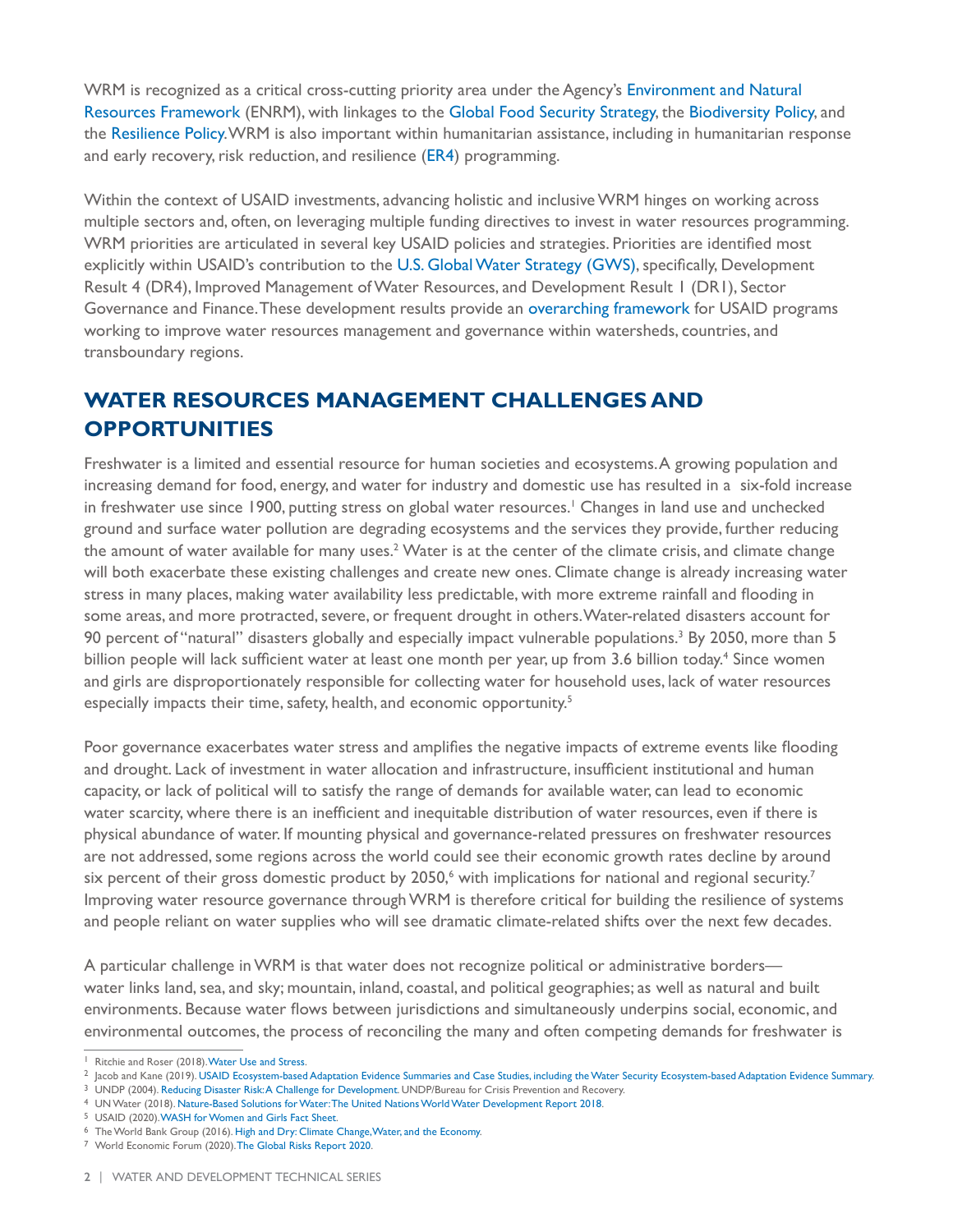a critical, if complex, challenge. Decisions about water management, which are made without an appreciation for this interconnectedness, will inherently have unintended consequences, including increased conflict and insecurity. For example, countries or localities may seek to adapt to a changing climate by building dams to increase water storage that can be used in times of scarcity. Without careful stakeholder engagement and coordination and planning, however, people and environments both upstream and downstream can be subject to more water stress, increased likelihood of flooding, and displacement, a dynamic that can increase the risk of conflicts between communities and nations. Additionally, changes in land management in upper watersheds can drastically affect the probability of flooding or can reduce availability of flows in rapidly expanding urban centers downstream. WRM, which actively engages stakeholders across all water uses within and between basins can dramatically reduce overall risks associated with flooding and drought, and improve the prospects for resilient, sustainable access to water for all.

#### **KEY TERMS**

**[Water Resources Management \(WRM\)](https://www.worldbank.org/en/topic/waterresourcesmanagement#:~:text=Water%20Resources%20Management%20(WRM)%20is,support%20and%20guide%20water%20management.)** – The process of planning, developing, and managing water resources, in terms of water quantity and quality, within and across water uses for the benefit of humans and ecosystems. WRM includes the institutions, infrastructure, incentives, and information systems that support and guide water management and uses. **[Integrated Water Resources Management](https://www.un.org/waterforlifedecade/iwrm.shtml)  [\(IWRM\)](https://www.un.org/waterforlifedecade/iwrm.shtml)** is a process that promotes the coordinated development and management of water, land, and related resources.

**[Watershed](https://www.usgs.gov/special-topic/water-science-school/science/watersheds-and-drainage-basins?qt-science_center_objects=0#qt-science_center_objects)** – An area of land that drains or "sheds" water into a specific waterbody. Every body of water has a watershed. Watersheds channel runoff from rainfall and snowmelt into streams and rivers and ultimately into a reservoir and eventually an ocean. Watersheds or basins represent the unit of management for water resources.

**[Ecosystem Services](http://www.fao.org/ecosystem-services-biodiversity/en/)** – The short- and long-term benefits people obtain from ecosystems, including the provisioning of goods and services, production of basic goods, regulation of services, cultural services that provide spiritual, aesthetic, and recreational benefits, and supporting services necessary for the production of all other ecosystem services.

**[Nature-based Solutions \(NbS\)](https://www.iucn.org/theme/nature-based-solutions)** – Actions to protect, sustainably manage, and restore natural or modified ecosystems that address societal challenges effectively and adaptively, simultaneously providing human well-being and biodiversity benefits.

**[Green Infrastructure](https://www.americanrivers.org/threats-solutions/clean-water/green-infrastructure/what-is-green-infrastructure/#:~:text=Green%20infrastructure%20is%20an%20approach,costly%20new%20water%20treatment%20plant.)** – Any engineered structure that uses vegetation, soils, and natural processes to manage water and create healthier built environments for people and the natural resources that sustain them.

Improving the management of water resources also has the potential to serve as a catalyst for positive change beyond water-related goals. Improved WRM can increase the efficacy of other development interventions; help to raise people out of poverty by fostering greater access to employment;<sup>8</sup> empower women, youth, persons with disabilities and Indigenous Peoples; and address some of the [root causes of](https://www.siwi.org/wp-content/uploads/2016/07/2016-Water-Report-Chapter-1-FINAL-Web.pdf)  [migration](https://www.siwi.org/wp-content/uploads/2016/07/2016-Water-Report-Chapter-1-FINAL-Web.pdf) and social disintegration.<sup>9</sup> Inclusive planning enhances trust and cooperation, develops adaptive capacity to manage environmental and geo-political shocks and stresses, and creates a mechanism for dialogue and dispute resolution.<sup>10</sup>

10 USAID (2014). [Water & Conflict: A Toolkit for Programming](https://www.globalwaters.org/resources/assets/water-and-conflict-toolkit-programming).

<sup>8</sup> UN Water (2016)[.](https://reliefweb.int/sites/reliefweb.int/files/resources/243938e.pdf) Water and Jobs. The United Nations World Water Development Report 2016. 9 World Bank Group (2017). [Including Persons with Disabilities in Water Sector Operations: A Guidance Note.](https://openknowledge.worldbank.org/bitstream/handle/10986/27542/117306-WP-P161461-PUBLIC-Disabilities.pdf?sequence=5&isAllowed=y)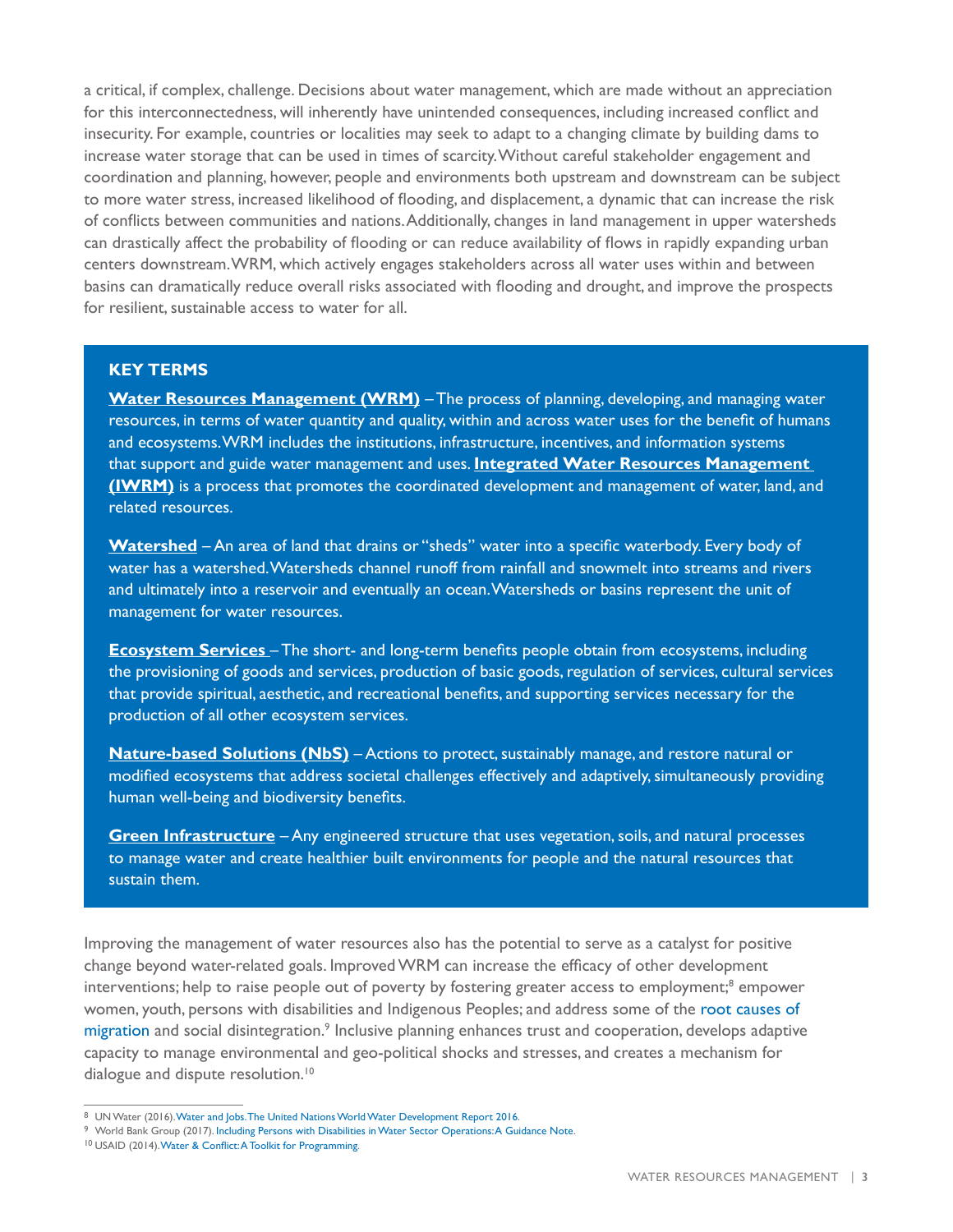## **KEY ELEMENTS AND APPROACHES OF WRM PROGRAMMING**

Identifying the best approaches to improve WRM will depend on the local, national, and regional context, as well as on other programming objectives. For example, managing water resources for irrigation along a large river where populations face economic water scarcity will look very different than managing water resources across an arid landscape with highly seasonal and variable rainfall. In developing programming to improve WRM, it is important to assess opportunities for interventions that span a number of key programming elements, including: reform to laws, policies and regulations; strengthening institutions, planning, and stakeholder engagement; improving data and analysis for decision-making and planning; implementing watershed interventions including green and gray infrastructure and restoration; and working to increase financing.<sup>11</sup> While programming contexts will determine which individual or combined elements are most strategic, *all* elements should be considered during the design and implementation of WRM activities and programs.



#### **LAWS AND POLICIES**

The enabling environment for WRM is complex because of the many sectoral laws, policies, and institutions that touch on or influence water use, quality, and availability. The ability to improve WRM holistically is strongly influenced by the degree of alignment and associated institutional coordination and enforcement of laws, policies, and regulations that address water and land use pollution, zoning, health, agriculture, and energy, among others. For example, water laws and associated designation of water rights, as well as land use and tenure laws, are critical as they may constrain or explicitly direct water allocation decisions. Similarly, in some cases, policies and regulations around areas as disparate as private property, environmental permitting, and financing of infrastructure can influence the ability to, for example, develop green water infrastructure within an urban area or a watershed.<sup>12</sup> In transboundary cases, legal instruments from international institutions can facilitate cooperation. Environmental, agriculture, and mining laws and policies, in addition to water quality regulations, greatly influence water pollution. Policies which reduce barriers to entry for those not traditionally included in decision-making including women, youth, persons with disabilities, and other marginalized groups, greatly influence the success of WRM programming in generating equitable and sustainable solutions. It is thus critical to look beyond water sector laws to improve the policy landscape and enabling environment for improved WRM.

Political Economy Analyses (PEAs) and water security assessments<sup>13</sup> can be a useful place to start in terms of understanding the policy landscape and associated constraints and potentially contentious power dynamics within the enabling environment for WRM. Assessments should identify whether policies and laws comprehensively address the variety of water resources, water uses and demands, and water challenges (e.g., pollution, availability), whether they are reflective of local contexts, and to what degree they are being implemented and enforced. Drawing on principles that guide USAID's Democracy, Human Rights, and Governance programming may also be a useful starting point for navigating the barriers to law and policy development, implementation, and enforcement from political interest group competition, corruption, and limitations of the effective rule of law.

Additional information on how to strengthen WRM governance and associated policy and regulatory landscapes can be found in [USAID's Water and Development Governance Technical Brief.](https://www.globalwaters.org/resources/assets/usaid-water-and-development-technical-series-wash-governance)

For information on how to develop integrated approaches to addressing governance and natural resource management challenges, see [USAID's Cross Sectoral Guide: Sustainable Landscapes & Democracy, Human](https://pdf.usaid.gov/pdf_docs/PA00XD46.pdf)  [Rights, and Governance.](https://pdf.usaid.gov/pdf_docs/PA00XD46.pdf)

<sup>&</sup>lt;sup>11</sup> UN Water (2012). [Status Report on The Application of Integrated Approaches to Water Resources Management.](https://www.un.org/waterforlifedecade/pdf/un_water_status_report_2012.pdf)<br><sup>12</sup> Clean Water America Alliance (2011). [Barriers and Gateways to Green Infrastructure](http://uswateralliance.org/sites/uswateralliance.org/files/publications/Barriers-and-Gateways-to-Green-Infrastructure.pdf).

<sup>&</sup>lt;sup>13</sup> USAID and Sustainable Water Partnership (2017). [Toolkit #2: Water Security Assessment.](https://www.globalwaters.org/sites/default/files/SWP_Toolkit-2_Water_Security_Assessment.pdf)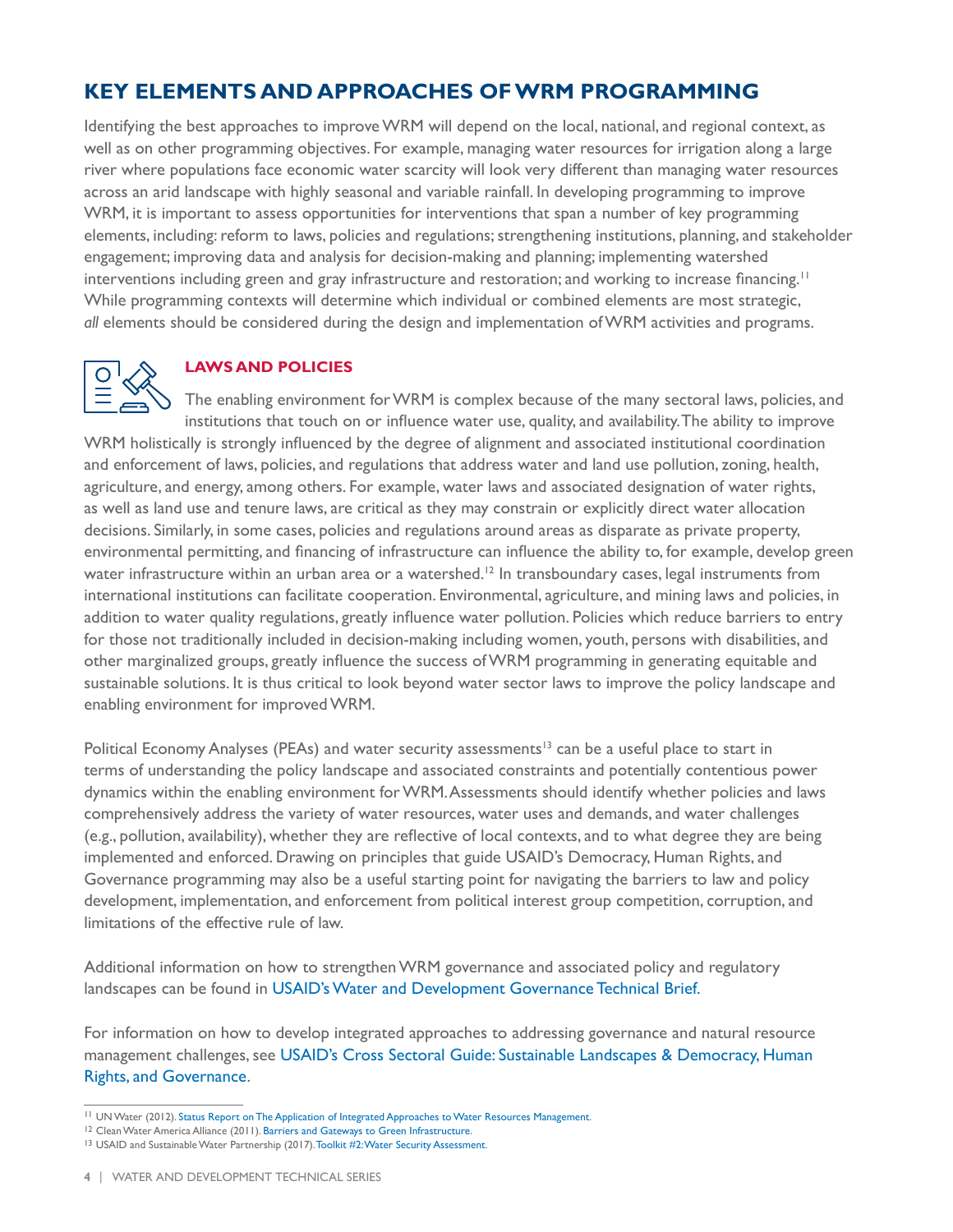

## **ILLUSTRATIVE INTERVENTIONS**

- **•** Conduct multi-sectoral PEA and other systems assessments to reveal policy, legal, and social inequities, constraints, and opportunities to improve WRM.
- **•** Support governments in the coordinated development and implementation of inclusive strategies, policies, and institutional and regulatory frameworks to improve WRM at transboundary, national, and sub-national levels.
- **•** Support cohesive integration of water into agriculture, mining, industry, energy, forestry, and land use sector policies and plans, as well as those related to national climate planning, disaster risk management, gender and youth, and Indigenous Peoples.



#### **INSTITUTIONS, PLANNING, AND STAKEHOLDER ENGAGEMENT**

Strong WRM institutions—from water and other sector ministries to basin organizations and water user groups—are the foundation for making lasting and continuous improvements to the way water is managed and allocated within communities and economies. Improving coordination, increasing accountability, building capacity, and improving performance of institutions, and if necessary, shifting power dynamics and roles in decision-making, are critical for crafting and implementing WRM plans and strategies. Improving the performance of management institutions can mean improving capacity to fulfill basic responsibilities such as water quality monitoring, permitting, and enforcement. Strengthening institutions can be a complex process, which requires political will, local and external resources, capacity, time, trust, and clearly defined objectives, roles, and responsibilities.

[Basin or watershed planning](https://www.adb.org/sites/default/files/publication/30248/river-basin-planning.pdf) is a key process through which water laws and policies are actualized and through which WRM institutions and stakeholders can identify economic, social, and ecological water demands, evaluate tradeoffs, explore future demand and supply scenarios, and prioritize water allocations and risk mitigation strategies. Planning is an iterative process and should take a holistic approach to identifying risks and incorporating solutions and interventions across the entire watershed or catchment, considering both surface and groundwater. [Adaptive management principles](https://www.doi.gov/sites/doi.gov/files/migrated/ppa/upload/Chapter1.pdf) should be well integrated into planning frameworks to ensure strategies are effective under a range of future scenarios, including a changing climate. Planning and management strategies that focus on mitigating the effects of climate change, such as [managed aquifer recharge](https://www.americangeosciences.org/geoscience-currents/managed-aquifer-recharge), [drought](https://climate-adapt.eea.europa.eu/metadata/guidances/guidelines-for-preparation-of-the-drought-management-plans-1/guidelines-preparation-drought), and [flood](https://pdf.usaid.gov/pdf_docs/pbaah355.pdf) management plans, are critical for improving water security and flood prevention and protection.

Stakeholder engagement is critical to ensuring effective water resources planning. In addition to including local, regional, and national government entities and institutions representing a full range of water users, the inclusion of women, youth, persons with disabilities, and Indigenous Peoples, who are often under-represented in decision-making and are also often most vulnerable to water risks, is critical to ensuring equitable water resource allocation. For example, women, particularly in indigenous communities, hold important traditional knowledge about how to best manage, allocate, and use water resources. In addition, including youth helps socialize new approaches which older adults may be less willing to adopt. Engaging non-governmental entities, including the private sector, civil society organizations, and cooperatives is also important. Additional guidance on how to approach water resources management planning can be found in USAID/Sustainable Water Partnership's [Water Security Toolkit #3 on Water Security Planning.](https://www.globalwaters.org/sites/default/files/SWP_Toolkit-3_Water-Security-Planning.pdf)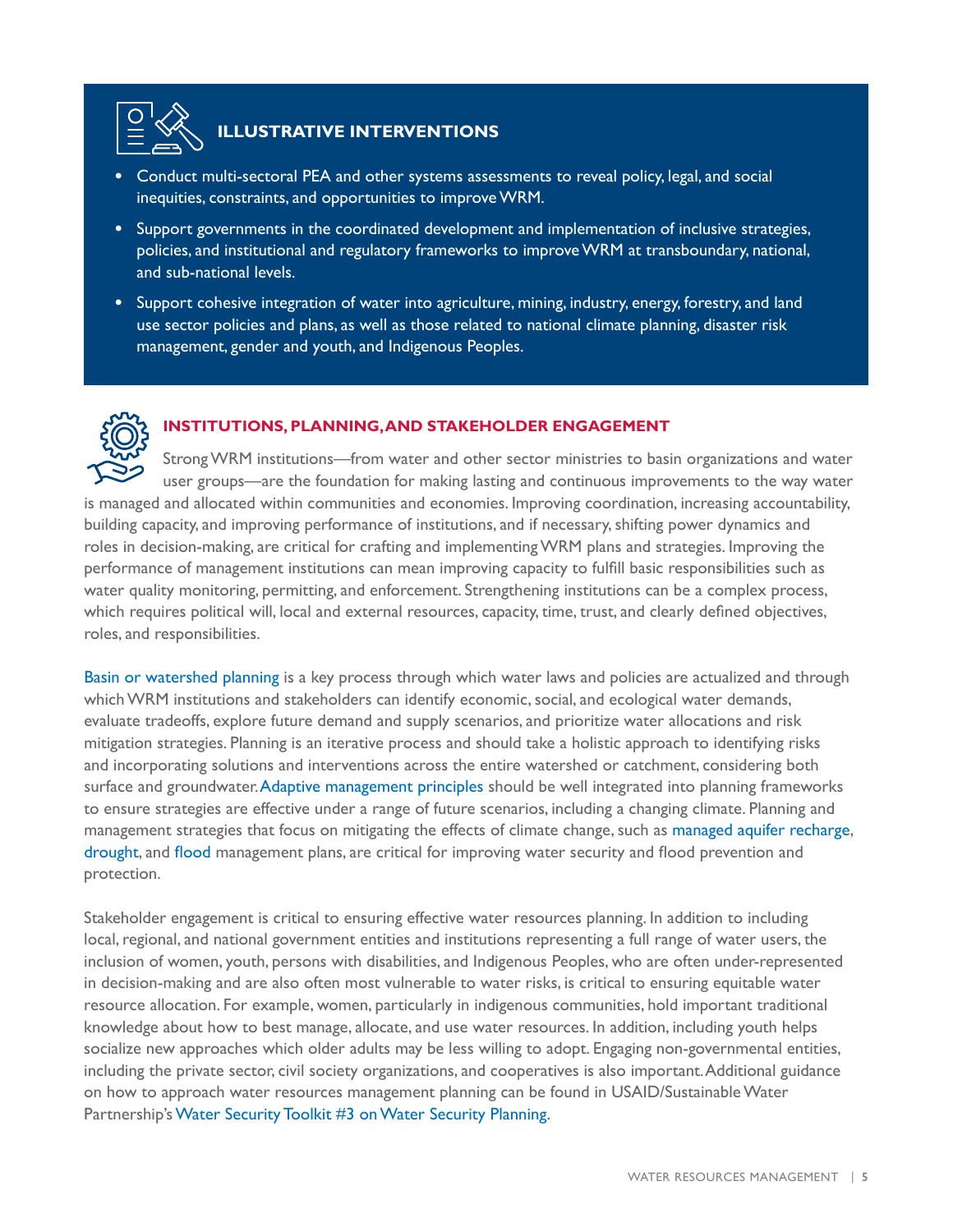

## **ILLUSTRATIVE INTERVENTIONS**

- **•** Convene and build the capacity of multi-stakeholder water resource commissions and councils in order to facilitate collaborative and inclusive water resources decision-making.
- **•** Facilitate the development of catchment and basin water management plans.
- **•** Support capacity development for professionals in government, the private sector, and civil society who are responsible for creating and implementing inclusive WRM policies and plans. This can include training and mentoring programs and twinning arrangements.
- **•** Support women's empowerment and engagement in WRM decision-making by recognizing gender gaps and designing interventions in outreach and recruitment, mentorship and leadership, and professional development.
- **•** Engage authorities and the private sector responsible for disaster risk management such as monitoring flood waters, rainfall, and managing civil protection services.

#### **ENHANCING WATERSHED MANAGEMENT IN NEPAL**

Nepal faces a number of critical water-related risks, including climate-change related melting of glaciers, rapidly expanding infrastructure and roads, increased flooding and drought, degraded streams and watersheds due to shifting land use, and lack of access to reliable water for domestic and agricultural use. [The USAID/Nepal Paani Program](https://www.usaid.gov/nepal/fact-sheets/paani-program) (Paani) works to conserve freshwater biodiversity and increase resilience to climate change by enhancing Nepalis' ability to manage water resources for multiple uses and users. The activity takes a whole-of-basin approach to address water insecurity—coordinating with local government, community groups, and other stakeholders to identify threats to watershed and river system health and approaches for addressing them. [Key lessons learned](https://medium.com/@bridgebiointegration/investing-in-prosperity-5c1e8622df4b) from the Paani project include the importance of identifying discussion entry points that support the interests and priorities of stakeholders and identifying the appropriate and governance level at which to promote better coordination and planning to tackle water-related threats. A sister project, [Building Climate Resilience](http://www.iwmi.cgiar.org/Publications/Other/PDF/iwmi-in-nepal.pdf)  [of Watersheds in Mountain Eco-Regions](http://www.iwmi.cgiar.org/Publications/Other/PDF/iwmi-in-nepal.pdf), aims to revive mountain springs by improving understanding of groundwater recharge areas, sources of spring water, and residence time of water in aquifer systems.



#### **DATA AND ANALYSIS FOR PLANNING AND DECISION-MAKING**

Data on water resource availability and quality is foundational to making WRM decisions that are more resilient and inclusive. Supporting water and related weather-and-climate monitoring and information systems and developing capacity to analyze and use data for decision-making are important interventions to promote improved WRM. Information on the current and likely future availability and quality of surface and groundwater is particularly critical for water resources planning and allocation. Although groundwater is an important reservoir for climate resilience, the availability of data on groundwater levels and flows is limited. Qualitative data also provide important insights. Indigenous traditional ecological knowledge can provide unique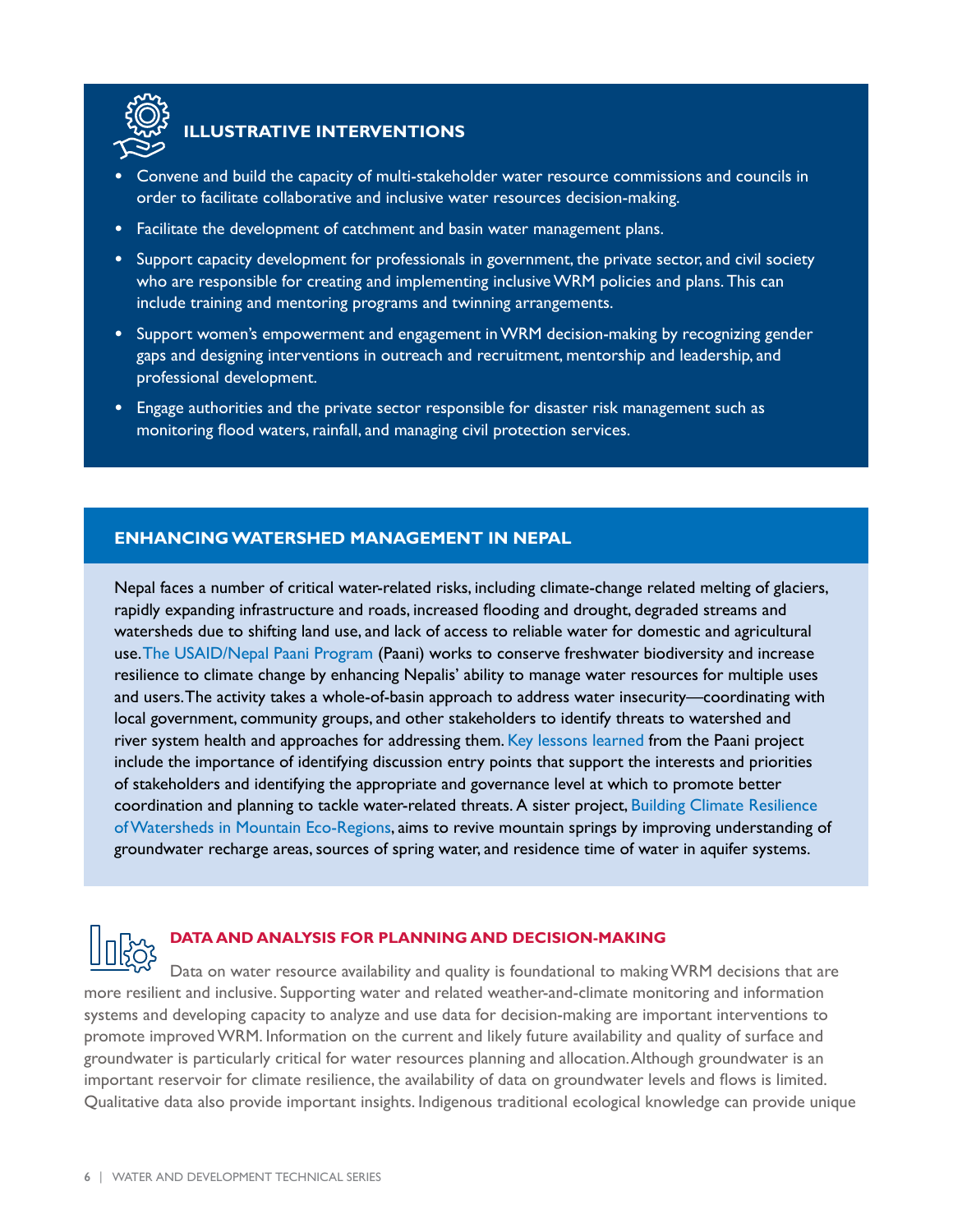information such as historical baselines, impacts of changes within the ecosystem, and water management practices best suited for the context.<sup>14</sup>

Ensuring the maintenance and upkeep of monitoring networks and associated information systems can be daunting, and there are often sensitivities around sharing data that is collected with a wide range of stakeholders. Thus, monitoring and information systems need to be designed to consider data sharing sensitivities and the resources required to ensure that systems can be scaled up, mainstreamed, and maintained.15 Considering a diversity of data collection methods can help, including the use of remote sensing, mobile-based tools, crowd-sourced or citizen science-based hydroclimate monitoring, and forecasts and other outputs from global weather, climate, and hydrological models.

Investing in approaches and technical capacity to utilize data for decision-making is as important as investing in the collection of data itself. Transparent and evidence-based decision-making can be facilitated by the use of data information systems, analytical tools, and associated planning approaches. Co-designing data analysis approaches and associated tools with key stakeholders increases the likelihood that data and tools are optimally targeted, tailored, and used. Appropriate data analysis approaches can thus facilitate stakeholder participation and buy-in around critical water resource decisions.

### **ILLUSTRATIVE DATA AND ANALYSIS TOOLS FOR WRM PLANNING AND DECISION-MAKING**

- **• [Water Accounting](https://www.wateraccounting.org/index.html)** An analytical framework and process for estimating sources, availability, and uses of water.
- **• [Water Risk Filter](https://waterriskfilter.panda.org/en/Explore/Introduction)** Online water and water risk data visualization platform.
- **• [Climate Risk Informed Decision Analysis](https://unesdoc.unesco.org/ark:/48223/pf0000265895)** A methodology that outlines a collaborative process for risk-informed WRM when significant uncertainty exists about future conditions.
- **• [River Basin Modeling](https://www.un-ihe.org/river-basin-modelling)** Quantitative computer-based modeling that estimates and projects groundwater, catchment, and river levels and flows. [WEAP: Water Evaluation And Planning system](https://www.weap21.org/) and the [Soil & Water Assessment Tool \(SWAT\)](https://swat.tamu.edu/) are examples of models used by basin planners across many geographies and contexts.
- **• [Multi-criteria Analysis](https://www.climatelinks.org/resources/analyzing-climate-change-adaptation-options-using-multi-criteria-analysis)** A systematic process for decision-makers to map out and prioritize vulnerabilities and adaptation options to shocks and stressors, considering criteria for success across multiple sectors and interests.

USAID's Sustainable Water Partnership's (SWP's) **[Analytical Tools to Support Water Security](https://www.swpwater.org/wp-content/uploads/2018/03/20180320-SWP-Analytical-Tools-Supporting-Paper.pdf)  [Decision-Making](https://www.swpwater.org/wp-content/uploads/2018/03/20180320-SWP-Analytical-Tools-Supporting-Paper.pdf)** is a more in-depth resource covering analysis and planning tools for WRM.

<sup>&</sup>lt;sup>14</sup> Vinyeta and Lynn (2013). [Exploring the Role of Traditional Ecological Knowledge in Climate Change Initiatives](https://www.fs.fed.us/pnw/pubs/pnw_gtr879.pdf). U.S. Department of Agriculture, Forest Service, Pacific Northwest Research Station.

<sup>15</sup> Weilsen, K. (2015). [Innovating through the 'valley of death.'](https://blogs.worldbank.org/water/innovating-through-valley-death) World Bank Blogs.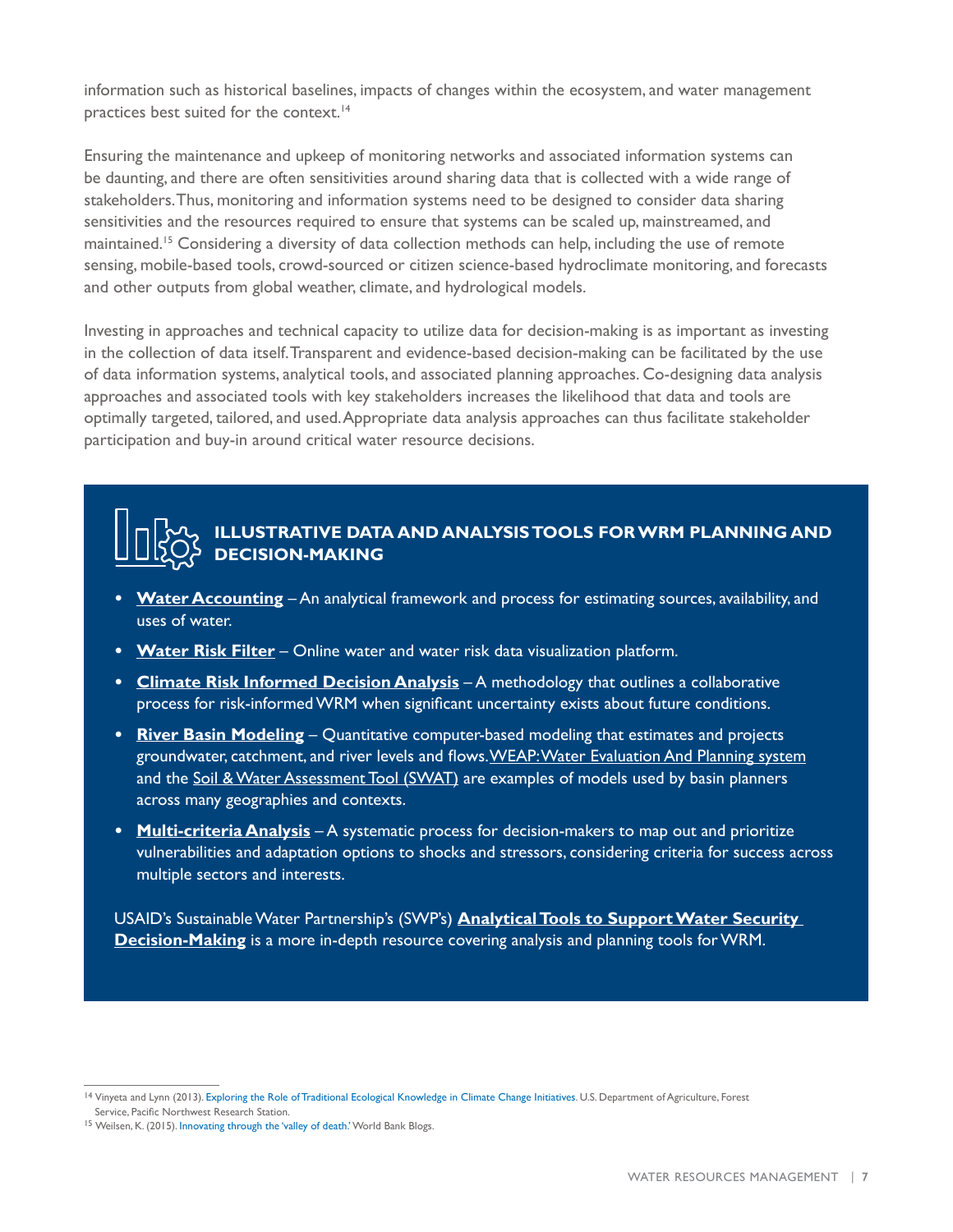#### **MODELING THE MARA**

The Mara River is a critical source of water for farmland, tea plantations, villages, forests, rangelands, and national reserves in Kenya and Tanzania. Climate change, population growth, funding constraints, and uncoordinated management threaten the availability of water for all uses in this transboundary basin. [SWP's](https://www.globalwaters.org/swp) Sustainable Water for the Mara activity aimed to safeguard access to water for sustaining livelihoods, human well-being, socio-economic development, and the protection of ecosystem services that underpin these development objectives. SWP supported the Lake Victoria Basin Water Board (LVBWB) in Tanzania to develop a water allocation plan for the lower part of the basin, which involved improving the availability and use of hydrological data.With SWP's support, the LVBWB piloted a monitoring system for tracking water withdrawals and associated water permits and analyzed current and projected water availability and water demand for the plan. Stakeholders used a Robust Decision [Support framework](https://www.weadapt.org/knowledge-base/adaptation-decision-making/robust-decision-support) and a [Water Evaluation And Planning \(WEAP\) model](https://www.swpwater.org/resource/mara-river-basin-weap-model/) of the basin to co-create future scenarios of water use and explore implications for future water and broader development outcomes. For more information, see [Modeling the Mara.](https://www.swpwater.org/modeling-the-mara/)

### **WATERSHED INTERVENTIONS**

Watershed interventions restore or alter flows or improve water quality within watersheds. Such interventions can be nature-based solutions (including green infrastructure, which protects, sustainably manages, and restores natural or modified ecosystems) or gray infrastructure (conventionally engineered systems). Table 1 shows an illustrative list of interventions and categorizes their potential benefits. Note that the impacts of some interventions may be difficult to predict. For example, increasing vegetation does not always increase water quantity or improve biodiversity.<sup>16</sup> Interventions, especially nature-based solutions, can offer a wide array of possible co-benefits beyond what is shown in Table 1 including carbon sequestration, avoided greenhouse gas emissions, increased soil fertility and agricultural productivity, protection of biodiversity and ecosystem services, and the availability of building materials, fodder, and fuel. Ideally, selecting interventions should be a part of a basin planning process where appropriate financing and incentives are also identified. [Cost-benefit analyses](https://www.epa.gov/green-infrastructure/green-infrastructure-cost-benefit-resources) help to structure the decision-making process and mobilize necessary funds.

Nature-based solutions, including green infrastructure, are underutilized—accounting for less than 1 percent of investments in water resources infrastructure globally—but provide multiple cost-effective and lasting benefits.17 They can offer improvements of resilience to emergent threats beyond the capabilities of gray infrastructure, although a lack of data may cause uncertainty in the calculation of the economic value of benefits.<sup>18</sup> Recent studies find that nature-based solutions can reduce water treatment costs by 25 percent or more, avert 45 percent or more of climate risk from storms, and provide a cost savings of more than 67 percent compared to gray infrastructure.<sup>19</sup> Ultimately, it is often beneficial to employ a combination of gray and green interventions that maximize desired outcomes and minimize costs and risks in both the short- and long-term.

<sup>&</sup>lt;sup>16</sup> Lee and Zhang (2018)[. Afforestation Increases Water Supply — But Only with These Considerations.](https://www.epa.gov/green-infrastructure/green-infrastructure-cost-benefit-resources) SDG Knowledge Hub, IISD.<br><sup>17</sup> UN Water (2018). Nature-Based Solutions for Water: The United Nations World Water Develop

<sup>&</sup>lt;sup>19</sup> Talberth and Hanson (2018). [Green vs. Gray Infrastructure: When Nature Is Better than Concrete](https://wri-indonesia.org/en/blog/green-vs-gray-infrastructure-when-nature-better-concrete).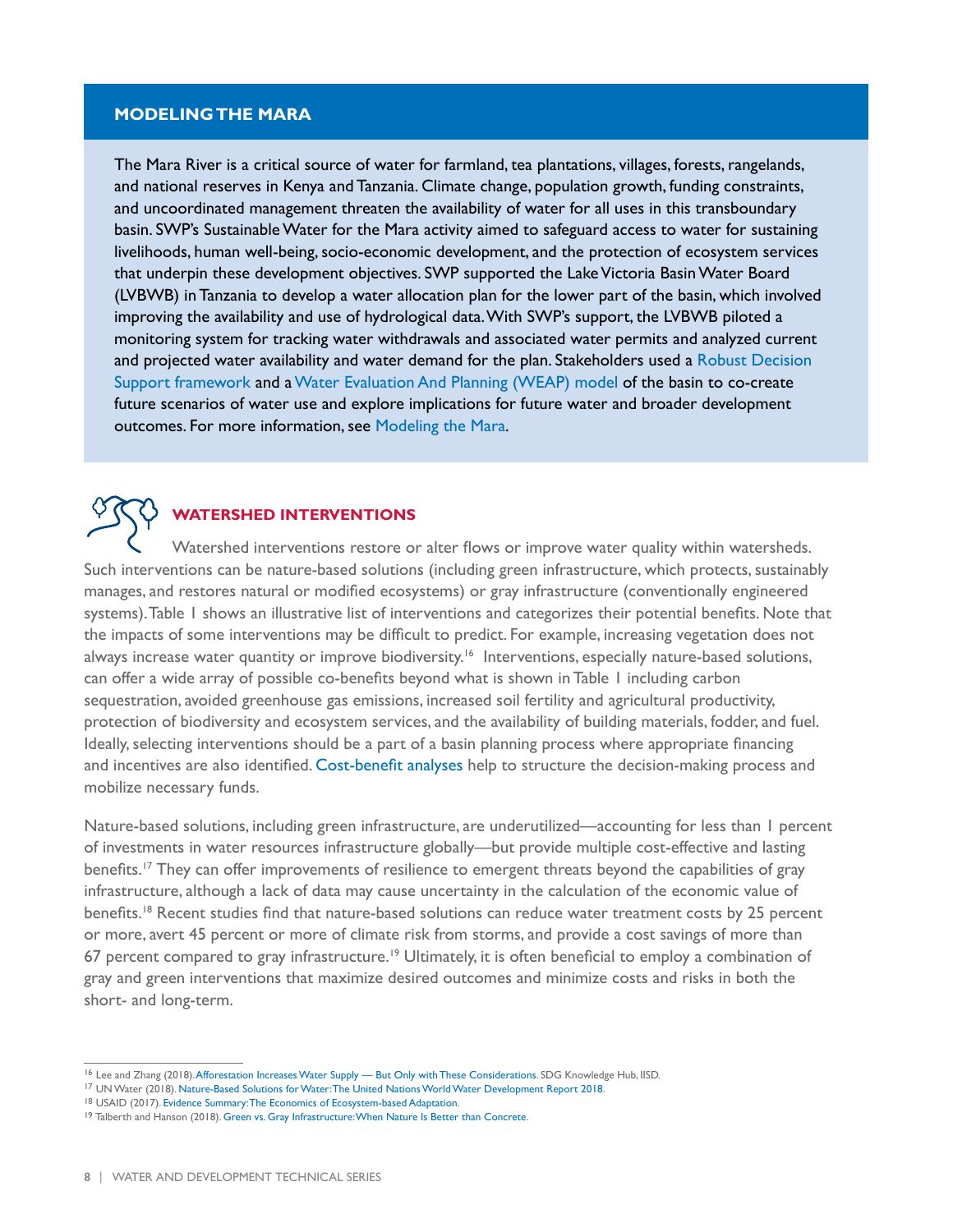#### **TABLE 1:** BENEFITS OF WATERSHED INTERVENTIONS – AN ILLUSTRATIVE LIST

|                                                                                                                                                                         | <b>Reduced Surface</b><br><b>Runoff, Erosion,</b><br>& Increased<br><b>Storage</b> | <b>Flood</b><br><b>Prevention &amp;</b><br><b>Protection</b> | <b>Reduction &amp;</b><br><b>Treatment of</b><br><b>Pollutants</b> | <b>Improved</b><br><b>Habitat</b> |
|-------------------------------------------------------------------------------------------------------------------------------------------------------------------------|------------------------------------------------------------------------------------|--------------------------------------------------------------|--------------------------------------------------------------------|-----------------------------------|
| NATURE-BASED SOLUTIONS (INCLUDING GREEN INFRASTRUCTURE)                                                                                                                 |                                                                                    |                                                              |                                                                    |                                   |
| Revegetation (reforestation,<br>afforestation, vegetative buffer strips,<br>grassed waterways, streambank<br>protection)                                                |                                                                                    |                                                              |                                                                    |                                   |
| Wetland protection and construction                                                                                                                                     |                                                                                    |                                                              |                                                                    |                                   |
| <b>Bioremediation technologies</b>                                                                                                                                      |                                                                                    |                                                              |                                                                    |                                   |
| Forest conservation and management                                                                                                                                      |                                                                                    |                                                              |                                                                    |                                   |
| Agricultural best management practices<br>(conservation tillage, agroforestry,<br>nutrient management, integrated pest<br>management, grazing management,<br>terracing) |                                                                                    |                                                              |                                                                    |                                   |
| Water harvesting (rainwater capture,<br>sand dams, half moons, contour bunds)                                                                                           |                                                                                    |                                                              |                                                                    |                                   |
| <b>GRAY INFRASTRUCTURE</b>                                                                                                                                              |                                                                                    |                                                              |                                                                    |                                   |
| Surface water reservoirs                                                                                                                                                |                                                                                    |                                                              |                                                                    |                                   |
| Infiltration ponds                                                                                                                                                      |                                                                                    |                                                              |                                                                    |                                   |
| Dikes, spurs, levees, seawalls                                                                                                                                          |                                                                                    |                                                              |                                                                    |                                   |
| Water and wastewater treatment plants                                                                                                                                   |                                                                                    |                                                              |                                                                    |                                   |

#### **WATER RETENTION IN NIGER TO IMPROVE DISASTER RESPONSE**

Niger grapples with extensive land degradation, loss of biodiversity, weak governance of natural resources, and limited capacity to adapt to climate change. [USAID's Bureau for Humanitarian Assistance's](https://www.wfp.org/publications/niger-prro-200961-mid-term-evaluation)  [Protracted Relief and Recovery Intervention Program in Niger](https://www.wfp.org/publications/niger-prro-200961-mid-term-evaluation) has aimed to improve disaster response capacities, food security, and strengthen the resilience of vulnerable communities through soil and water management on degraded lands. Demi-lunes (half moons) were constructed throughout pastoral and agricultural lands as a low-cost solution to help retain water in the soil to increase vegetation in pastoral areas and crop productivity in agricultural fields. The intervention resulted in a 33 percent increase in vegetation and a two to threefold increase in millet and sesame production.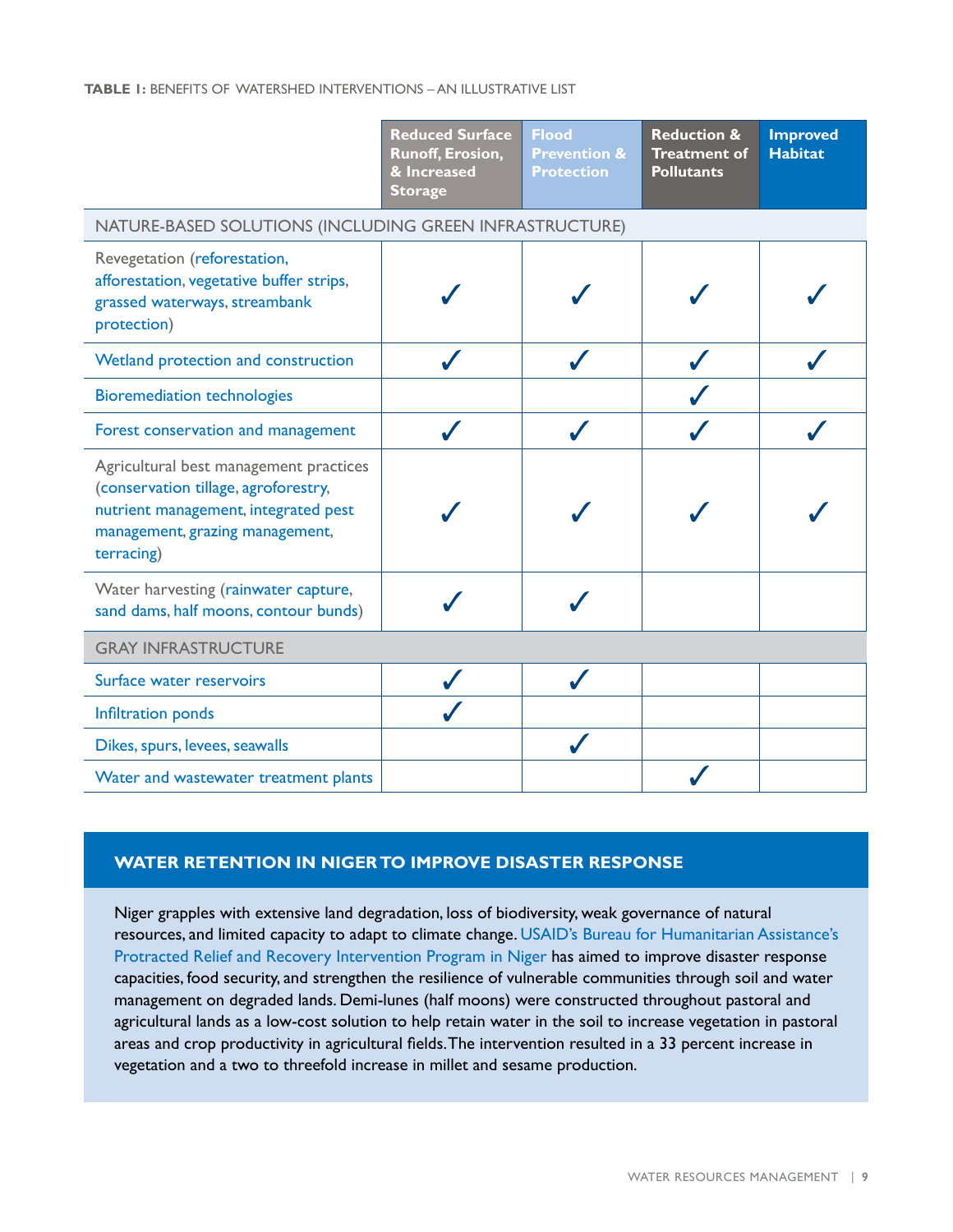

#### **FINANCING WRM**

The funding needed to address identified WRM priorities is large. For example, the Food and Agriculture Organization (FAO) estimates that \$960 billion will be required to ensure water for agricultural production by 2050 for 93 developing countries.<sup>20</sup> Water user fees represent an important source of funding for WRM, and more work is needed to increase permitting and fee collection for water abstraction. However, water resources are also in many instances considered public goods, the management of which will rarely allow for full direct cost-recovery. Work to make sure existing funds are more efficiently allocated, better targeted, and effectively spent is critical to success. WRM finance strategies, frameworks, and plans can help prioritize investments and funding sources and determine how funds can be maximized to meet national, regional, and local objectives.<sup>21</sup> Budget execution is often the responsibility of sub-national institutions, such as basin water management authorities and associated water user associations, which lack the necessary capacity and financial management systems, and may be dealing with inconsistent financial flows from the national level. Beyond more effectively using existing funds, working to increase and sustain public investment will be needed, potentially by allocating more domestic tax revenues to WRM through earmarks and/or increasing overall tax revenue. See the [Financing Water and Sanitation Services technical brief](https://www.globalwaters.org/resources/assets/usaid-water-and-development-technical-series-financing-water-and-sanitation) for more information.

A promising way to incentivize beneficial watershed management practices and generate additional resources for WRM is through [payment for ecosystem services](https://wwf.panda.org/discover/knowledge_hub/where_we_work/black_sea_basin/danube_carpathian/our_solutions/green_economy/pes/?) (PES) schemes. PES works by harnessing payments from downstream water users to reduce pollution or change practices of upstream landowners in order to improve water security. PES schemes for water have been implemented in diverse settings ranging from [Indonesia](https://pdf.usaid.gov/pdf_docs/PA00N3F2.pdf) to [El Salvador](https://www.usaid.gov/sites/default/files/documents/1862/Fact_Sheet_-_Regional_Coastal_Biodiversity_Project.pdf) to [Nairobi,](https://www.climatelinks.org/sites/default/files/asset/document/2018_USAID-PREPARED_Experiences-Lessons-Learned-in-Payments-for-Ecosystem-Services.pdf) and require [clear regulatory and/](https://pubs.iied.org/sites/default/files/pdfs/migrate/13542IIED.pdf) [or accountability mechanisms](https://pubs.iied.org/sites/default/files/pdfs/migrate/13542IIED.pdf) to be effective. For more information, see the Natural Infrastructure for Urban Water Security Case Study example in the ENRM Essentials Water Examples. This example highlights both the promise of PES, but also some of the ongoing challenges—in this case, even after money was available for green infrastructure there have been ongoing challenges in effectively using the funds due to public spending and procurement processes, in addition to a lack of shovel-ready projects to absorb the increased funding.

Private sector resources can also be leveraged through [public-private partnerships](https://www.swpwater.org/wp-content/uploads/2017/10/Private-Sector-Engagement-in-the-Water-Security-Improvement-Process.pdf) to develop voluntary pledges associated with water stewardship goals aligned with a given business' bottom line. These goals often help companies reduce water risks to their operations and profits, contribute to human rights, and have ancillary public relations benefits. An additional resource on funding water resources managements is USAID/Sustainable Water Partnership's [Toolkit #4 - Funding Water Security.](https://www.globalwaters.org/sites/default/files/swp-toolkit-4-funding-water-security.pdf)

<sup>24</sup> Sachwani, K. (2020). [Financing the Water Sector—An Alternate Approach](https://www.2030wrg.org/financing-the-water-sector-an-alternate-approach/).

<sup>25</sup> Pories, L. et al. (2019). [Mobilising Finance for WASH: Getting the Foundations Right](https://www.mdpi.com/2073-4441/11/11/2425). Water 11(11), 2425.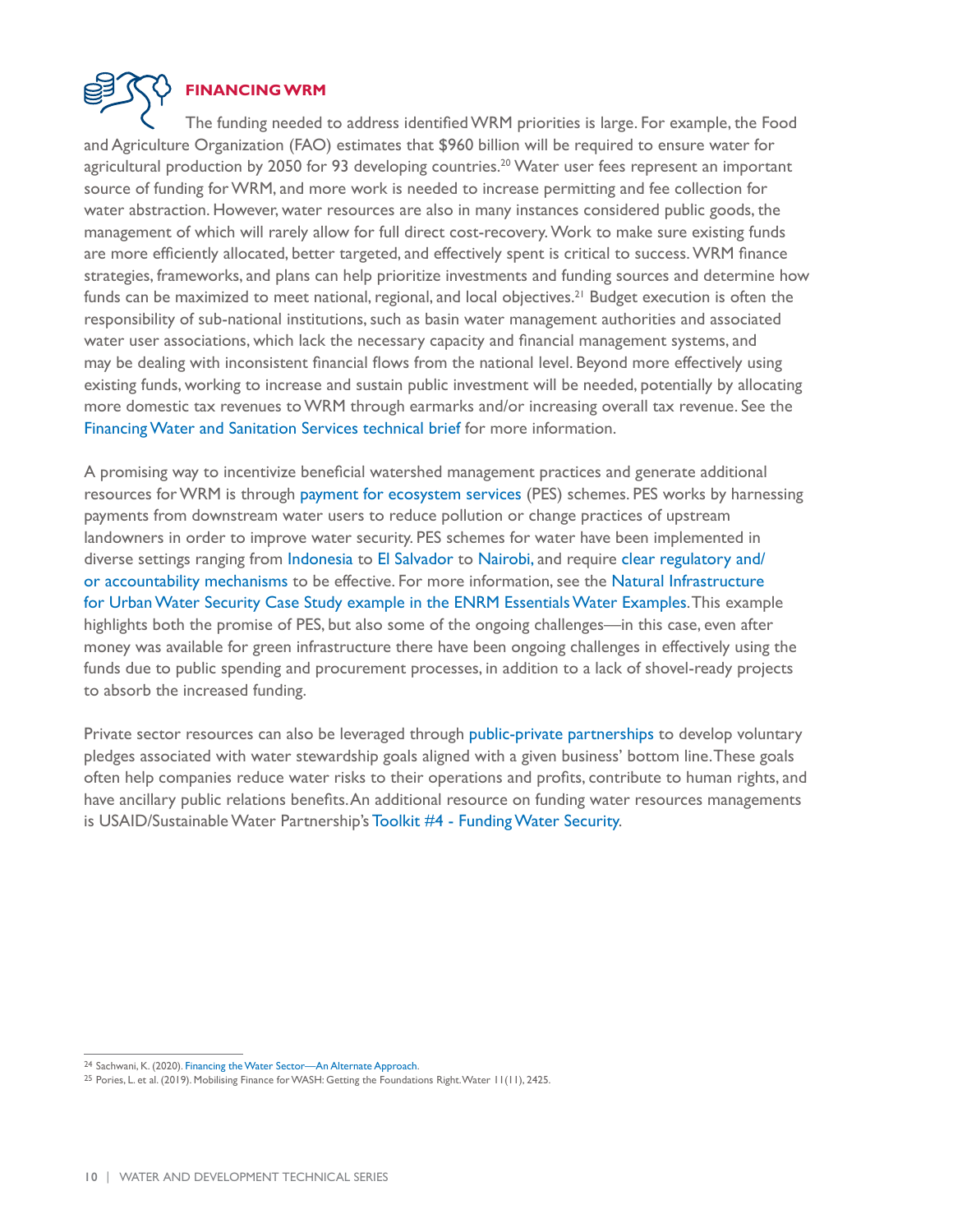

## **ILLUSTRATIVE INTERVENTIONS**

- **•** Establish water funds that link downstream water users with upstream landowners to help pay for management, conservation, and restoration efforts, including through techniques such as payment for ecosystem services.
- **•** Improve the collection of water abstraction and user fees and work to reserve revenue for watershed planning and management.
- **•** Build the capacity of water management institutions such as basin water authorities to enhance financial planning and budget execution.
- **•** Mobilize domestic tax resources for basin planning and management.
- **•** Establish water markets to create price incentives for conservation and other opportunities to ensure payment for environmental services.
- **•** Engage financial institutions and insurance providers to develop weather-indexed insurance in areas prone to droughts and floods.

### **PUTTING IT INTO PRACTICE**

In addition to all sectors collaboratively contributing to progress on sustainable water governance, planning, and allocation, there are sector-specific approaches and entry points to WRM that should also be considered as part of programs focused on agriculture and food security; biodiversity, forestry, and ecosystem health; climate change adaptation and mitigation; WASH; and energy.

#### **FUNDING WRM AT USAID**

There are a number of funding streams available to support WRM programming at USAID:

- **•** Water directive funds can be used when programming links to environmental resilience of drinking water supplies, including increased water quality or quantity, or other drinking water or sanitation outcomes.
- **•** Biodiversity funding can be used for WRM programming when the activity has an explicit biodiversity objective, has the intent to positively impact biodiversity in biologically significant areas, and meets the other requirements of the biodiversity code (see page 21 of the [Biodiversity Policy](https://www.usaid.gov/biodiversity/policy)).
- **•** Feed the Future funding can be used for programming to ensure effective agricultural water management, and for supporting the enabling environment for WRM and other on-the-ground activities that conserve the natural resources that underpin food systems.
- **•** Climate adaptation funds can be used for WRM programming that enhances resilience and reduces the vulnerability of people, places, or livelihoods to climate variability and change.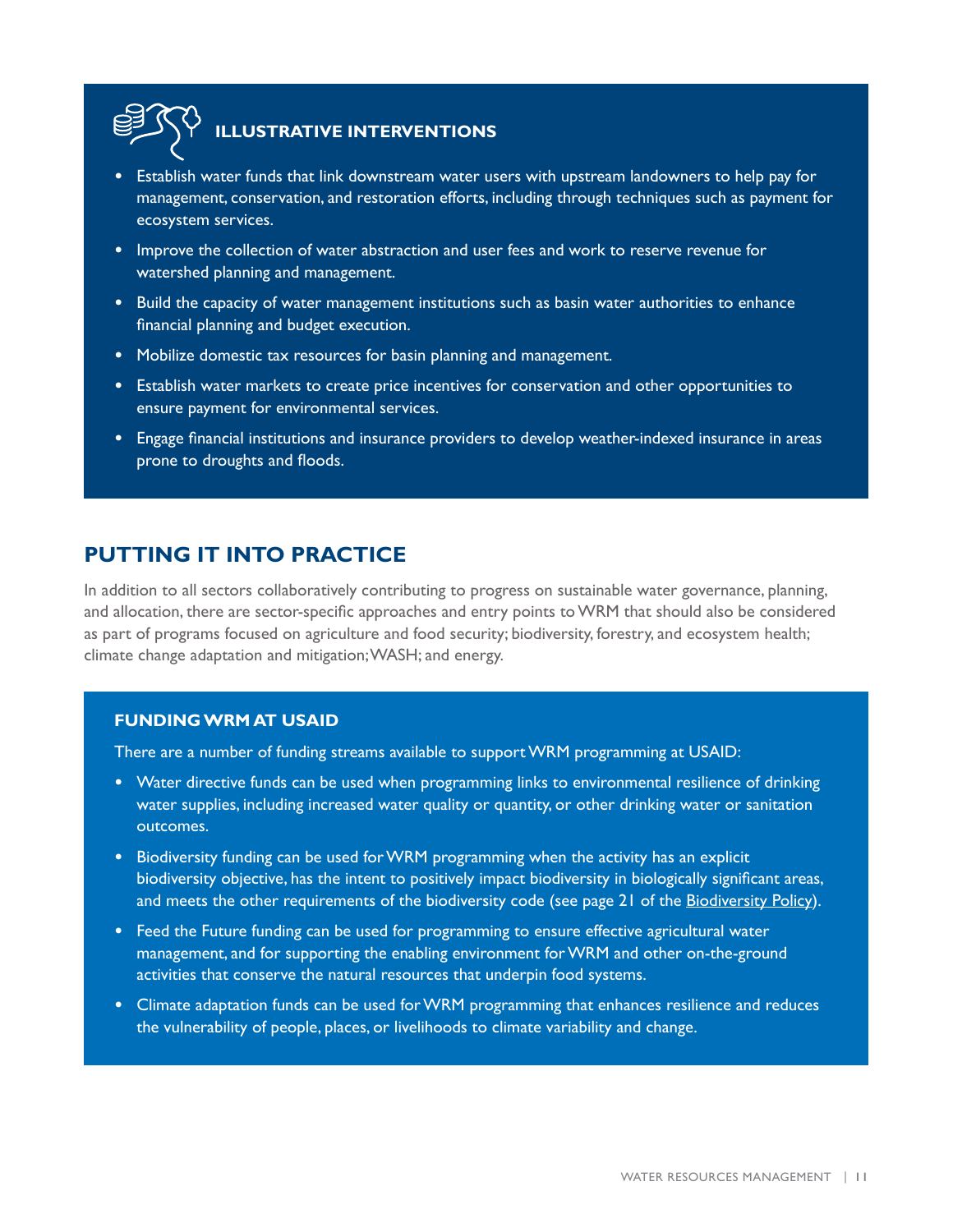**Agriculture** – The agriculture sector is by far the largest user of freshwater globally, with 70 percent of freshwater withdrawals attributable to agriculture.<sup>22</sup> Agriculture thus has a critical role to play in supporting more resilient and efficient WRM and will also be highly sensitive to changes in water availability or conflicts over water that are not proactively addressed through improved WRM. One entry point into WRM for agricultural programs is working to improve agricultural water management—from on-farm interventions to policy and planning. This means expanding access to and incentivizing efficient irrigation practices and technologies; soil, land, and water conservation; and working on water allocation that supports food security from a holistic perspective, does not privilege one sector over another, and creates equitable access to resources. For more guidance on water management for agriculture and food security, see [USAID's Agricultural Water Management Water and Development Strategy](https://www.usaid.gov/sites/default/files/documents/1865/Ag Water Management_Implementation Brief_Jan 2015.pdf)  [Implementation Brief](https://www.usaid.gov/sites/default/files/documents/1865/Ag Water Management_Implementation Brief_Jan 2015.pdf) and [USAID and Pro-WASH's Integrated Water Resources Management \(IWRM\):](https://www.fsnnetwork.org/resource/integrated-water-resources-management-iwrm-what-it-and-what-does-it-mean-resilience-food)  [What it is and What Does It Mean for Resilience Food Security Activities?](https://www.fsnnetwork.org/resource/integrated-water-resources-management-iwrm-what-it-and-what-does-it-mean-resilience-food) Brief.

**Biodiversity, Forestry, and Ecosystem Health** – WRM programming, which protects critical watersheds, ensures allocation for [environmental flows](https://www.globalwaters.org/sites/default/files/Environmental-Flows-Technical-Guidance-Manual.pdf), and reduces sources of pollution, can greatly benefit aquatic and other biodiversity. Conversely, investments in natural ecosystems like forests and wetlands can enhance water storage and regulate flow, while removing contaminants and replenishing groundwater. In the context of a changing climate, [well managed forests](https://www.usaid.gov/India/partnership-sustainable-forests-india) can protect or even increase the quantity of water supplies, while coastal wetlands can protect against storm surges and sea level rise. Priority interventions include protection and restoration of upper watersheds and supporting strong natural resources governance for equitable allocation and flow regulation.<sup>23</sup>

**Climate Adaptation and Mitigation** – WRM is one of the most cost-effective and important ways for communities to adapt and build resilience to changing weather and climate patterns and is thus an essential tool for addressing the impacts of the climate crisis as the likelihood of water-related extreme events like flooding and drought increases.<sup>24</sup> WRM interventions, which prevent or mitigate flooding, [increase water storage](https://www.gwp.org/globalassets/global/toolbox/publications/perspective-papers/perspectives-paper-on-water-storage.pdf) (especially through groundwater recharge), strengthen early warning systems, and reduce or avoid carbon emissions, are fundamental to climate change adaptation and mitigation.

**WASH** – The sustainable provision of drinking water is dependent on the availability of water resources and their resilience. WASH-related entry points to water resources management include protecting source waters; ensuring water allocation plans account for growing demands for bulk water supply; conserving, restoring, and changing land use practices in source watersheds (such as through the establishment of a PES scheme or water fund); and expanding sanitation to reduce pollution.

**Energy** – Since most power generation methods require significant water demand, the energy sector plays a central role in successful agreements on water allocation.25 The operation of large hydroelectric dams in particular is a constant tradeoff between storing water for agriculture and municipal use, controlling flows for flood prevention, generating electricity, and ensuring adequate river flows to protect ecosystems. To ensure equitable access to water, climate adaptation strategies in regions experiencing heightened volatility in water supply should consider non-water intensive energy alternatives that have minimal impact(s) on arable land, while also considering resilience and ability to respond to climate and other shocks.

<sup>&</sup>lt;sup>22</sup> UNESCO World Water Assessment Programme (2009). [Water in a changing world: the United Nations world water development report 3](https://unesdoc.unesco.org/ark:/48223/pf0000181993).<br><sup>23</sup> USAID (2018). Biodiversity Integration in Practice: A Case Study of USAID in Wester

<sup>&</sup>lt;sup>25</sup> Union of Concerned Scientists (2010). [The Energy-Water Collision: 10 Things You Should Know](http://www.southernclimate.org/documents/resources/energy-water.pdf).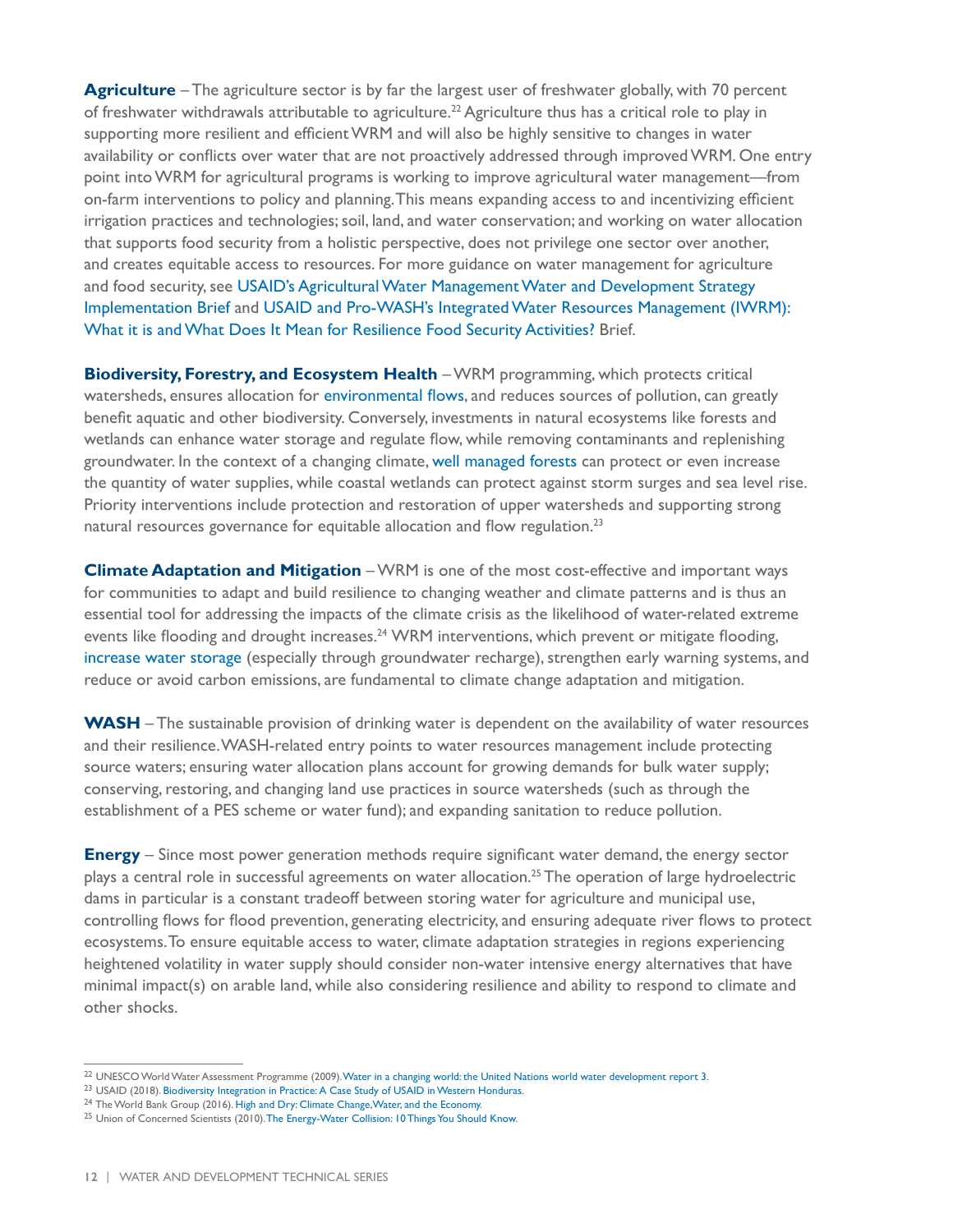## **MONITORING AND LEARNING**

For monitoring progress in complex programs that seek to improve WRM, it is important to select a mix of standard and custom indicators that measure how the activity is working and ensure the program is learning from its experiences. Although it is useful to measure physical changes in hydrology and watershed health, affecting change in watershed conditions can take longer than typical activity timescales. A good approach is to measure progress towards outcomes over time as well as tracking changes in relevant water and land use practices, the development of water resource plans and their implementation, and changes in the enabling environment for WRM, disaggregated by gender and age.<sup>26</sup>

#### **Selection of USAIDs Standard Indicators for measuring progress on WRM:**

- **•** HL.8.5: Number of people benefiting from the adoption and implementation of measures to improve water resources management as a result of USG assistance.<sup>27</sup>
- **•** HL.8.4-1: Value of new funding mobilized to the water and sanitation sectors as a result of USG assistance
- **•** HL.8.3-3: Number of water and sanitation sector institutions strengthened to manage water resources or improve water supply and sanitation services as a result of USG assistance. This includes Water User Associations and WRM authorities.
- **•** EG.10.2-1: Number of hectares of biologically significant areas showing improved biophysical conditions as a result of USG assistance.
- **•** EG.3.2-28: Number of hectares under improved management practices or technologies that promote improved climate risk reduction and/or natural resources management with USG assistance.
- **•** RESIL-1: Number of host government or community-derived risk management plans formally proposed, adopted, implemented, or institutionalized with USG assistance.

#### **Example custom indicators for monitoring and tracking progress on WRM:**

- **•** Number of individuals who have applied improved use of tools, approaches, and/or methods for water security, integrated water resources management, and/or water source protection.
- **•** Number of basins or watersheds with stakeholder engagement platforms or strategies.
- **•** Number of new partnerships created that make linkages among organizations or institutions from different sectors.

#### **Learning and Adapting**

Many evidence gaps exist in terms of the most effective approaches for improving WRM and associated outcomes. USAID has identified the following key sector learning questions on water resources that, if answered, will help further refine aforementioned approaches into practice:<sup>28</sup>

- **•** What are the priority obstacles to address in order to implement holistic water resources planning at scales relevant to rural water service authorities in low- and middle-income countries, and how can these obstacles be overcome?
- **•** What are the enabling factors and constraints most important to establishing successful schemes for domestic source water protection, such as PES or the establishment of other environmental taxes or fees, especially in low-income contexts?

<sup>&</sup>lt;sup>26</sup> Bertule, M. et al. (2017). [Using indicators for improved water resources management - guide for basin managers and practitioners.](https://ian.umces.edu/pdfs/ian_report_560.pdf) <sup>27</sup> USAID (2020). [Water and Development Indicator Handbook](https://www.globalwaters.org/resources/assets/water-and-development-indicator-handbook).

<sup>&</sup>lt;sup>28</sup> USAID (2020). [Water Security, Sanitation and Hygiene Implementation Research Agenda](https://www.globalwaters.org/sites/default/files/usaid_water_research_agenda_508.pdf).